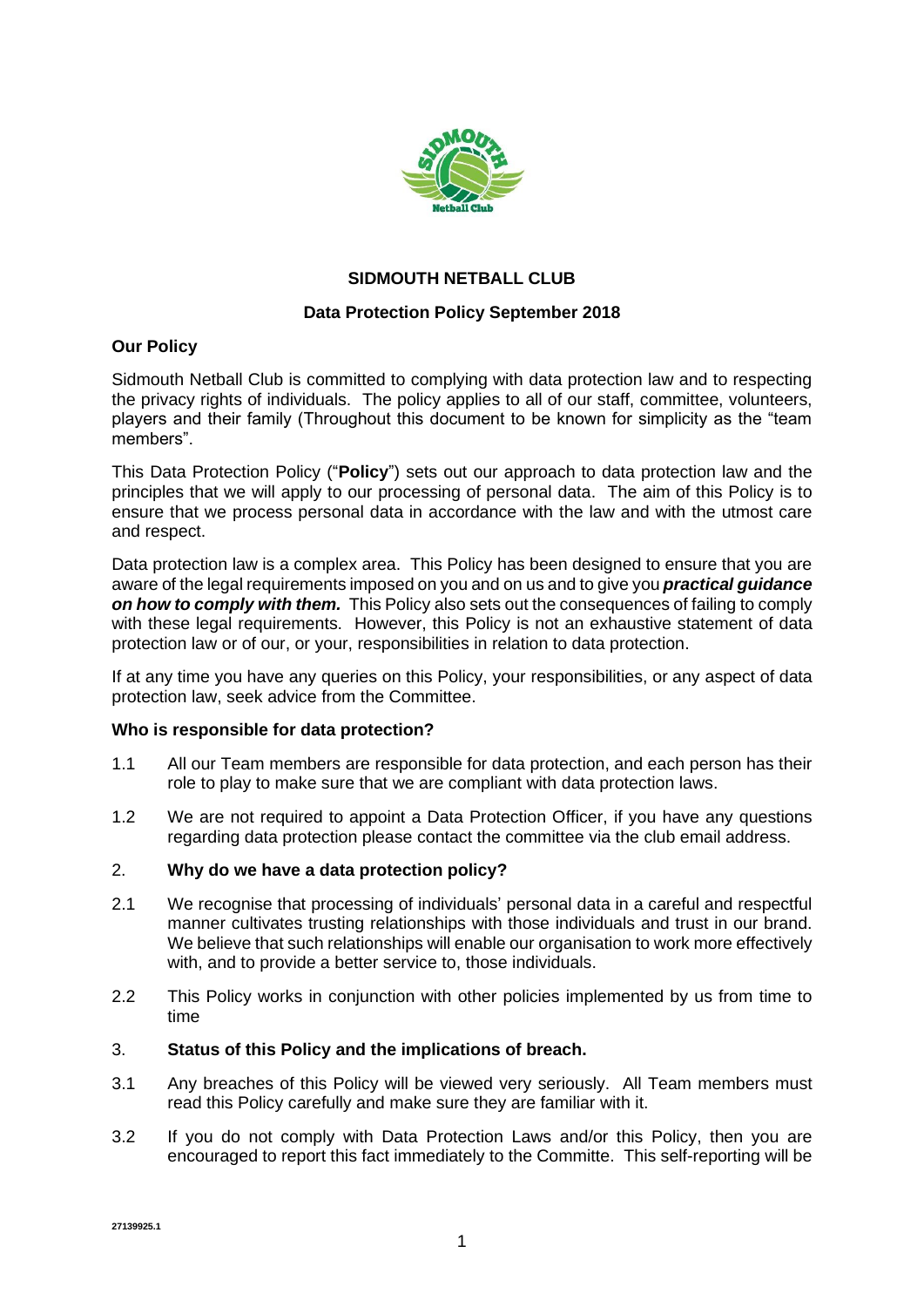taken into account in assessing how to deal with any breach, including any noncompliance which may pre-date this Policy coming into force.

3.3 Also if you are aware of, or believe, that any other representative of ours is not complying with Data Protection Laws and/or this Policy you should report it in confidence to the Committee. Our Whistleblowing Procedure will apply in these circumstances and you may choose to report any non-compliance or breach through our confidential whistleblowing reporting facility.

#### 4. **Other consequences**

4.1 There are a number of serious consequences for both yourself and the club if we do not comply with Data Protection Laws. These include, disciplinary, criminal sanctions reputational risk and fines.

## 5. **Data protection laws**

- 5.1 The General Data Protection Regulation (**GDPR**) and the Data Protection Act 2018 ("**DPA 2018**") (together "**Data Protection Laws**") applies to any personal data that we process and then, after Brexit, the UK will adopt laws equivalent to these Data Protection Laws.
- 5.2 The Data Protection Laws all require that the personal data is processed in accordance with the Data Protection Principles and gives individuals rights to access, correct and control how we use their personal data.

## 6. **Key words in relation to data protection**

- 6.1 **Personal data** is data that relates to a living individual who can be identified from that data (or from that data and other information in or likely to come into our possession). That living individual might be an employee, customer, prospective customer, supplier, contractor or contact, and that personal data might be written, oral or visual (e.g. CCTV).
- 6.2 **Identifiable** means that the individual can be distinguished from a group of individuals (although the name of that individual need not be ascertainable). The data might identify an individual on its own (e.g. if a name or video footage) or might do if taken together with other information available to, or obtainable by, us (e.g. a job title and company name).
- 6.3 **Data subject** is the living individual to whom the relevant personal data relates.
- 6.4 **Processing** is widely defined under data protection law and generally any action taken by us in respect of personal data will fall under the definition, including for example collection, modification, transfer, viewing, deleting, holding, backing up, archiving, retention, disclosure or destruction of personal data, including CCTV images.
- 6.5 **Data controller** is the person(s) who decides how personal data is used. Sidmouth Netball Club is a data controller in respect of personal data relating to our members.
- 6.6 **Data processor** is a person(s) who processes personal data on behalf of a data controller and only processes that personal data in accordance with instructions from the data controller, for example an outsourced payroll provider will be a data processor.

#### 7. **Personal data**

7.1 Data will relate to an individual and therefore be their personal data if: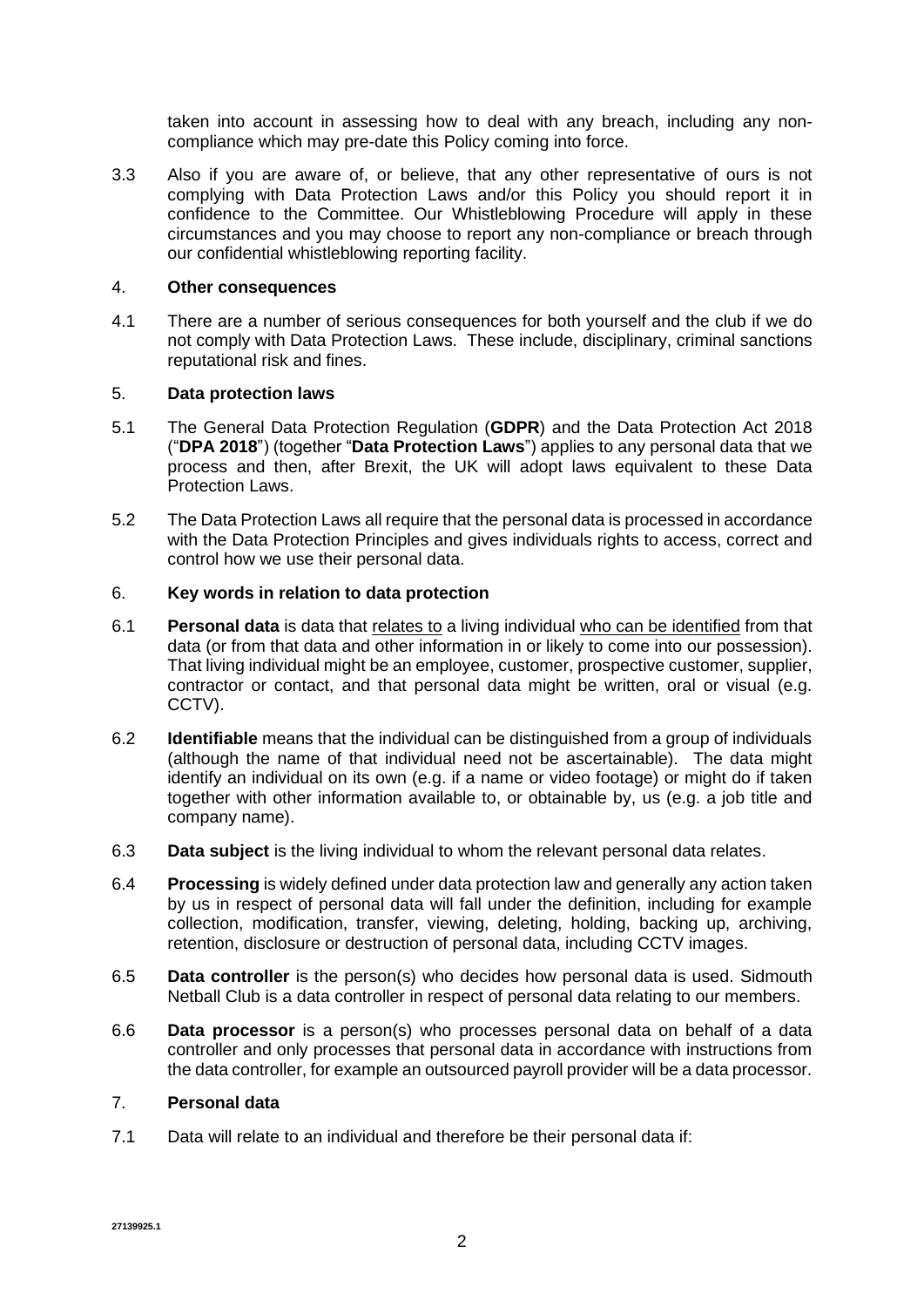- 7.1.1 It identifies the individual. For instance, names, addresses, telephone numbers and email addresses;
- 7.1.2 its content is about the individual personally. For instance, medical records, credit history, a recording of their actions, or contact details;
- 7.1.3 it relates to property of the individual, for example their home, their car or other possessions;
- 7.1.4 it could be processed to learn, record or decide something about the individual (or this is a consequence of processing). For instance, if you are able to link the data to the individual to tell you something about them, this will relate to the individual (e.g. salary details for a post where there is only one named individual in that post, or a telephone bill for the occupier of a property where there is only one occupant);
- 7.1.5 it is biographical in a significant sense, that is it does more than record the individual's connection with, or involvement in, a matter or event which has no personal connotations for them. For instance, if an individual's name appears on a list of attendees of an organisation meeting this may not relate to the individual and may be more likely to relate to the company they represent;
- 7.1.6 it has the individual as its focus, that is the information relates to the individual personally rather than to some other person or a transaction or event (s)he was involved in. For instance, if a work meeting is to discuss the individual's performance this is likely to relate to the individual;
- 7.1.7 it affects the individual's privacy, whether in their personal, family, organisation or professional capacity, for instance, email address or location and work email addresses can also be personal data;
- 7.1.8 it is an expression of opinion about the individual; or
- 7.1.9 it is an indication of our (or any other person's) intentions towards the individual (e.g. how a complaint by that individual will be dealt with).
- 7.2 Information about companies or other legal persons who are not living individuals is not personal data. However, information about directors, shareholders, officers and employees, and about sole traders or partners, is often personal data, so business related information can often be personal data.
- 7.3 Examples of information likely to constitute personal data:
	- 7.3.1 Unique names;
	- 7.3.2 Names together with email addresses or other contact details;
	- 7.3.3 Job title and employer (if there is only one person in the position);
	- 7.3.4 Video and photographic images;
	- 7.3.5 Information about individuals obtained as a result of Safeguarding checks;
	- 7.3.6 Medical and disability information;
	- 7.3.7 CCTV images;
	- 7.3.8 Member profile information (e.g. marketing preferences); and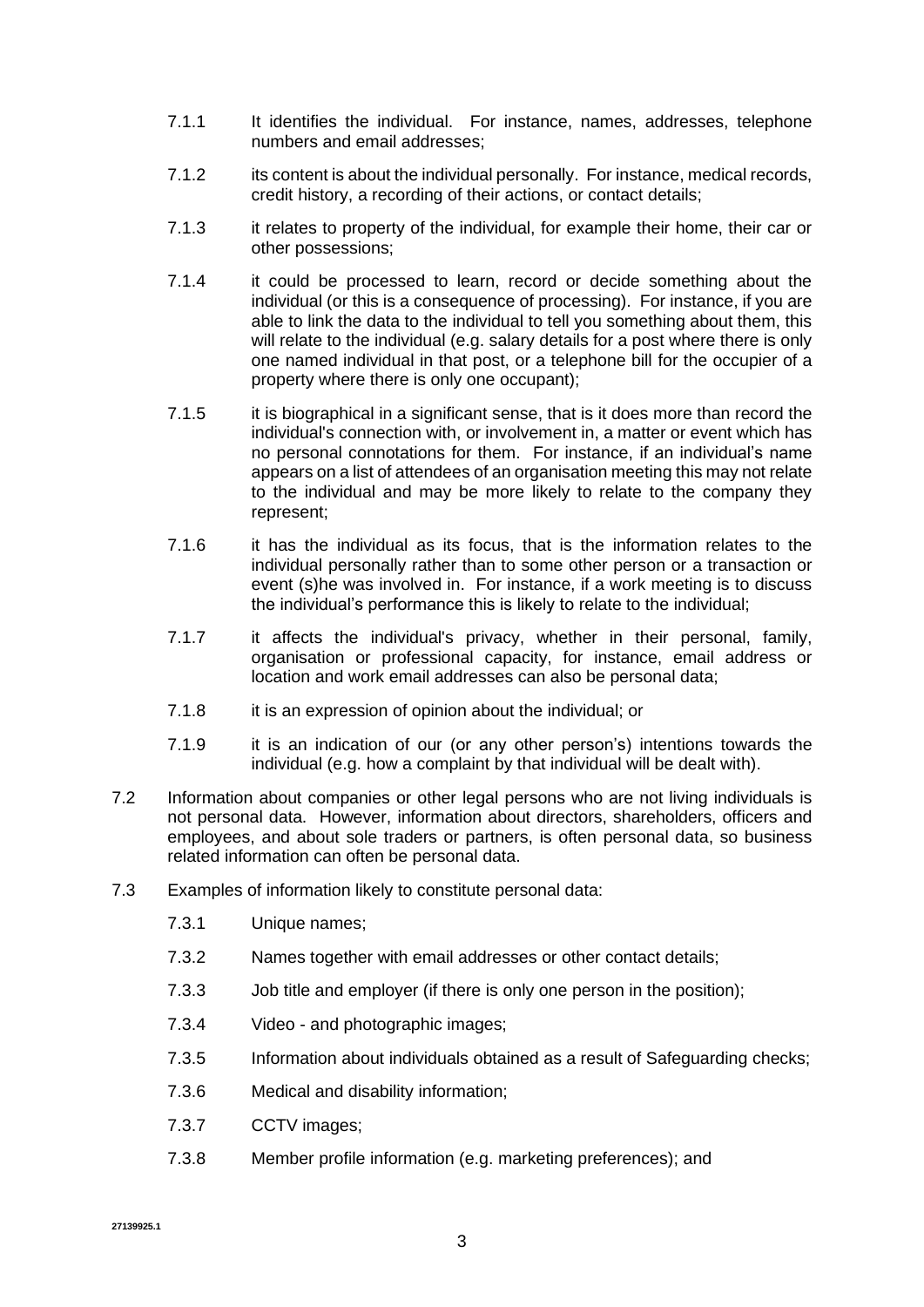7.3.9 Financial information and accounts (e.g. information about expenses and benefits entitlements, income and expenditure).

## 8. **Lawful basis for processing**

- 8.1 For personal data to be processed lawfully, we must be processing it on one of the legal grounds set out in the Data Protection Laws.
- 8.2 For the processing of ordinary personal data in our organisation these may include, among other things:
	- 8.2.1 the data subject has given their consent to the processing (perhaps on their membership application form or when they registered on the club's website)
	- 8.2.2 the processing is necessary for the performance of a contract with the data subject (for example, for processing membership subscriptions);
	- 8.2.3 the processing is necessary for compliance with a legal obligation to which the data controller is subject (such as reporting employee PAYE deductions to the tax authorities); or
	- 8.2.4 the processing is necessary for the legitimate interest reasons of the data controller or a third party (for example, keeping in touch with members, players, participants about competition dates, upcoming fixtures or access to club facilities).

# 9. **Special category data**

- 9.1 Special category data under the Data Protection Laws is personal data relating to an individual's race, political opinions, health, religious or other beliefs, trade union records, sex life, biometric data and genetic data.
- 9.2 Under Data Protection Laws this type of information is known as special category data and criminal records history becomes its own special category which is treated for some parts the same as special category data. Previously these types of personal data were referred to as sensitive personal data and some people may continue to use this term.
- 9.3 To lawfully process special categories of personal data we must also ensure that either the individual has given their explicit consent to the processing or that another of the following conditions has been met:
	- 9.3.1 the processing is necessary for the performance of our obligations under employment law;
	- 9.3.2 the processing is necessary to protect the vital interests of the data subject. The ICO has previously indicated that this condition is unlikely to be met other than in a life or death or other extreme situation;
	- 9.3.3 the processing relates to information manifestly made public by the data subject;
	- 9.3.4 the processing is necessary for the purpose of establishing, exercising or defending legal claims; or
	- 9.3.5 the processing is necessary for the purpose of preventative or occupational medicine or for the assessment of the working capacity of the employee.
- 9.4 To lawfully process personal data relating to criminal records and history there are even more limited reasons, and we must either: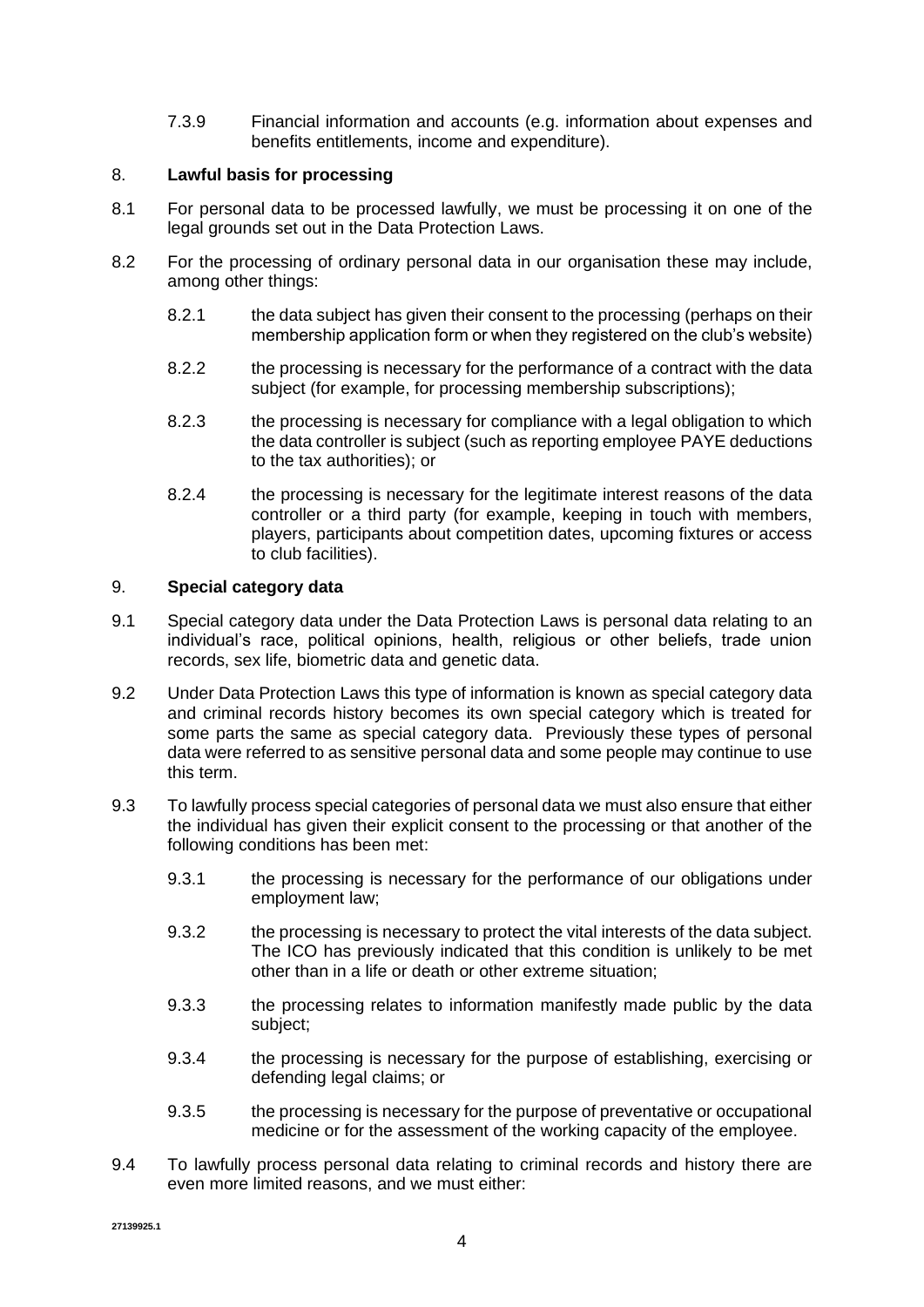- 9.4.1 ensure that either the individual has given their explicit consent to the processing; or
- 9.4.2 ensure that our processing of those criminal records history is necessary under a legal requirement imposed upon us.
- 9.5 We would normally only expect to process special category personal data or criminal records history data usually in a Human Resources context and also in the context of our members/athletes/coaches/volunteers etc.

#### 9.6 **When do we process personal data?**

- 9.7 Virtually anything we do with personal data is processing including collection, modification, transfer, viewing, deleting, holding, backing up, archiving, retention, disclosure or destruction. So even just storage of personal data is a form of processing. We might process personal data using computers or manually by keeping paper records.
- 9.8 Examples of processing personal data might include:
	- 9.8.1 Using personal data to correspond with members;
	- 9.8.2 Holding personal data in our databases or documents; and
	- 9.8.3 Recording personal data in personnel or member files.

#### 10. **Outline**

- 10.1 The main themes of the Data Protection Laws are:
	- 10.1.1 good practices for handling personal data;
	- 10.1.2 rights for individuals in respect of personal data that data controllers hold on them; and
	- 10.1.3 being able to demonstrate compliance with these laws.
- 10.2 In summary, data protection law requires each data controller to:
	- 10.2.1 only process personal data for certain purposes;
	- 10.2.2 process personal data in accordance with the 6 principles of 'good information handling' (including keeping personal data secure and processing it fairly and in a transparent manner);
	- 10.2.3 provide certain information to those individuals about whom we process personal data which is usually provided in a privacy notice, for example you will have received one of these from us as one of our Teams;
	- 10.2.4 respect the rights of those individuals about whom we process personal data (including providing them with access to the personal data we hold on them); and
	- 10.2.5 keep adequate records of how data is processed and, where necessary, notify the ICO and possibly data subjects where there has been a data breach.
- 10.3 Every Team member has an important role to play in achieving these aims. It is your responsibility, therefore, to familiarise yourself with this Policy.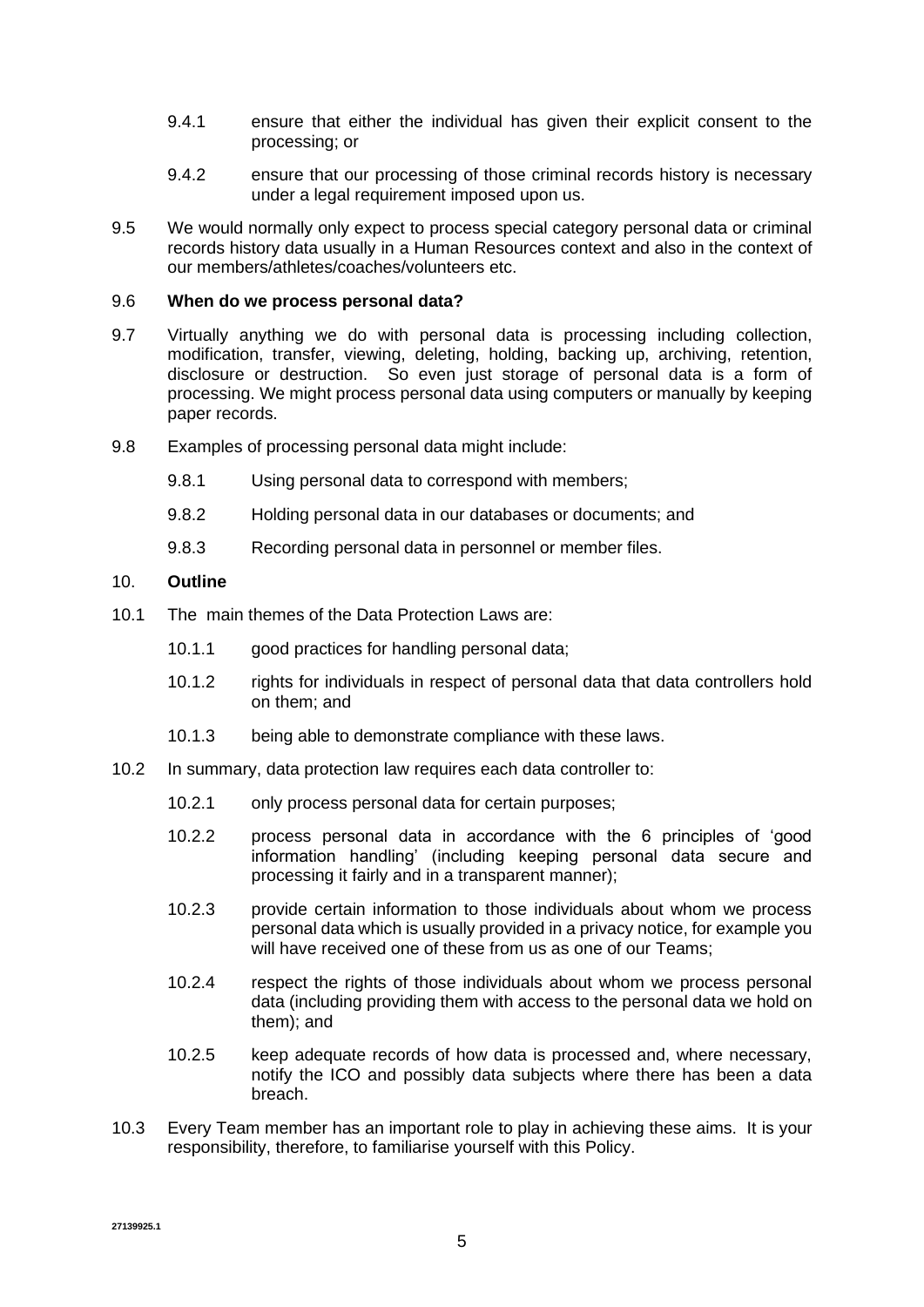10.4 Data protection law in the UK is enforced by the Information Commissioner's Office ("**ICO**"). The ICO has extensive powers.

## 11. **Data protection principles**

- 11.1 The Data Protection Laws set out 6 principles for maintaining and protecting personal data, which form the basis of the legislation. All personal data must be:
	- 11.1.1 processed lawfully, fairly and in a transparent manner and only if certain specified conditions are met;
	- 11.1.2 collected for specific, explicit and legitimate purposes, and not processed in any way incompatible with those purposes ("purpose limitation");
	- 11.1.3 adequate and relevant, and limited to what is necessary to the purposes for which it is processed ("data minimisation");
	- 11.1.4 accurate and where necessary kept up to date;
	- 11.1.5 kept for no longer than is necessary for the purpose ("storage limitation");
	- 11.1.6 processed in a manner that ensures appropriate security of the personal data using appropriate technical and organisational measures ("integrity and security").

#### 12. **Notification and response procedure**

12.1 If a Team member has a request, or believes they have a request, for the exercise of a Right to access and understand the personal information the Club holds on them, they should pass this on to the Committee who will then respond to the data subject on our behalf.

## 13. **Your main obligations**

- 13.1 What this all means for you can be summarised as follows:
	- 13.1.1 Treat all personal data with respect;
	- 13.1.2 Treat all personal data how you would want your own personal data to be treated;
	- 13.1.3 Immediately notify the Committee if any individual says, or does, anything which gives the appearance of them wanting to invoke any rights in relation to personal data relating to them;
	- 13.1.4 Take care with all personal data and items containing personal data you handle, or come across, so that it stays secure and is only available to, or accessed by, authorised individuals; and
	- 13.1.5 Immediately notify the Committee if you become aware of, or suspect, the loss of any personal data or any item containing personal data. For more details on this see our separate Data Breach Policy which applies to all our Teams regardless of their position or role in our organisation.

## 14. **Practical matters**

.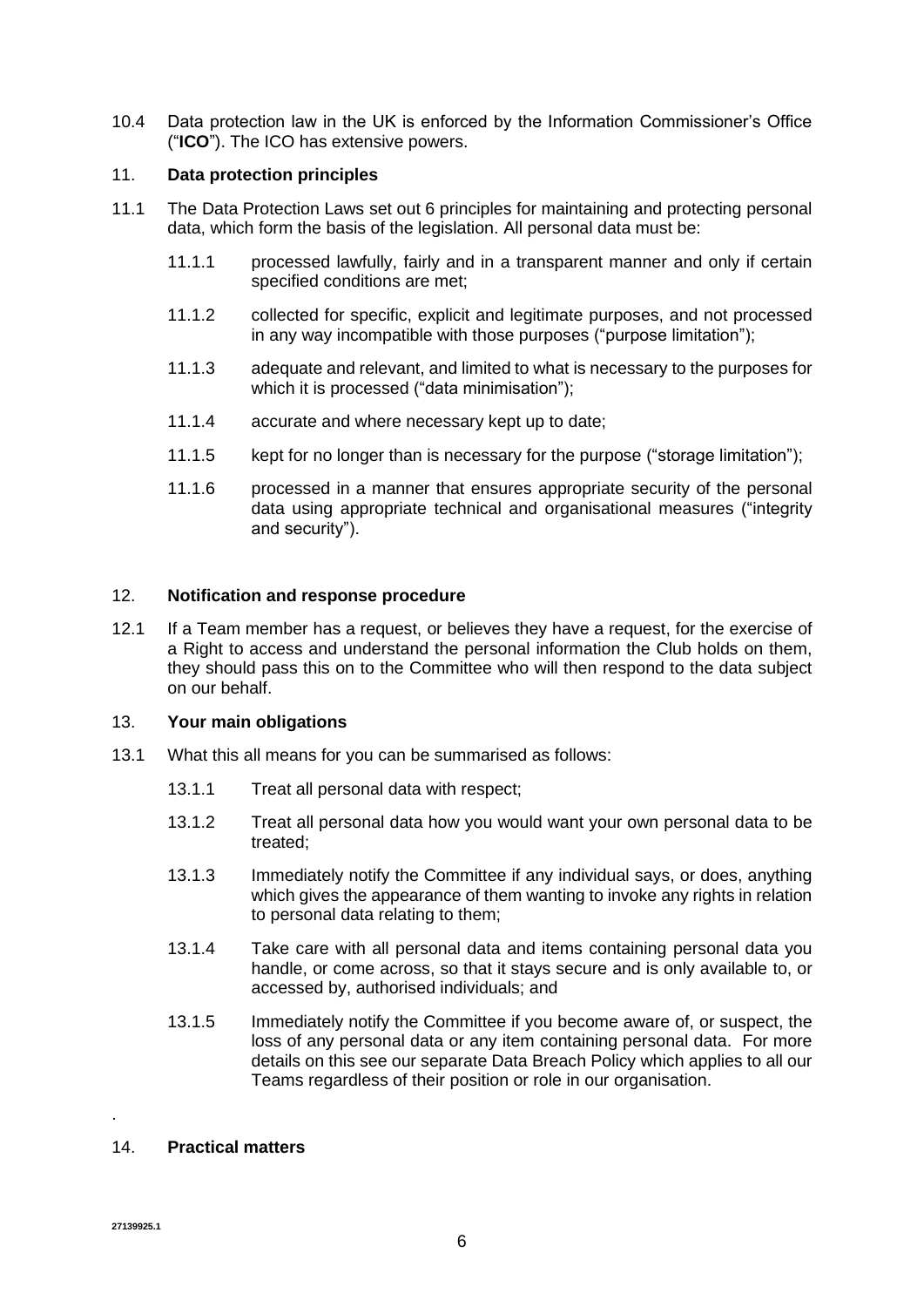Whilst you should always apply a common sense approach to how you use and safeguard personal data, and treat personal data with care and respect, set out below are some examples of dos and don'ts:

- 14.1.1 Do not take personal data out of the organisation's premises (unless absolutely necessary).
- 14.1.2 Only disclose your unique logins and passwords for any of our IT systems to authorised personnel (e.g. IT) and not to anyone else.
- 14.1.3 Never leave any items containing personal data unattended in a public place, e.g. on a train, in a café, etc and this would include paper files, mobile phone, laptops, tablets, memory sticks etc.
- 14.1.4 Never leave any items containing personal data in unsecure locations, e.g. in car on your drive overnight and this would include paper files, mobile phone, laptops, tablets, memory sticks etc.
- 14.1.5 If you are staying at a hotel then utilise the room safe or the hotel staff to store items containing personal data when you do not need to have them with you.
- 14.1.6 Do encrypt laptops, mobile devices and removable storage devices containing personal data.
- 14.1.7 Do lock laptops, files, mobile devices and removable storage devices containing personal data away and out of sight when not in use.
- 14.1.8 Do password protect documents and databases containing personal data.
- 14.1.9 Never use removable storage media to store personal data unless the personal data on the media is encrypted.
- 14.1.10 When picking up printing from any shared printer always check to make sure you only have the printed matter that you expect, and no third party's printing appears in the printing.
- 14.1.11 Use confidential waste disposal for any papers containing personal data, do not place these into the ordinary waste, place them in a bin or skip etc, and either use a confidential waste service or have them shredded before placing them in the ordinary waste disposal.
- 14.1.12 Do dispose of any materials containing personal data securely, whether the materials are paper based or electronic.
- 14.1.13 When in public place, e.g. a train or café, be careful as to who might be able to see the information on the screen of any device you are using when you have personal information on display. If necessary move location or change to a different task.
- 14.1.14 Do ensure that your screen faces away from prying eyes if you are processing personal data, even if you are working in the office. Personal data should only be accessed and seen by those who need to see it.
- 14.1.15 Do challenge unexpected visitors or employees accessing personal data.
- 14.1.16 Do not leave personal data lying around, store it securely.
- 14.1.17 When speaking on the phone in a public place, take care not to use the full names of individuals or other identifying information, as you do not know